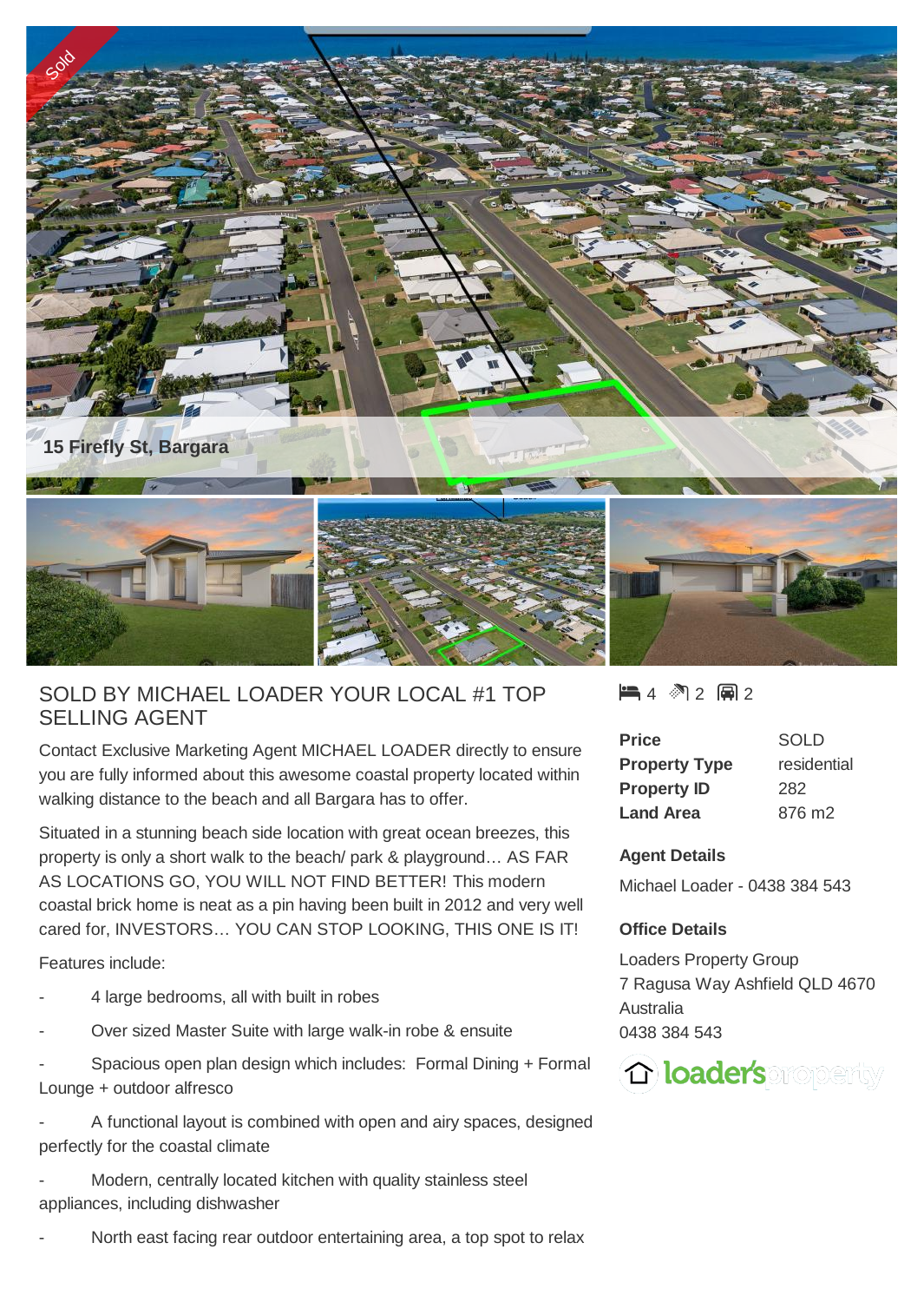A+ Location just a short stroll to the beach, picturesque esplanade, bike path, walking tracks, children's parks and everything Bargara has to offer

Located in a quiet cul-de-sac with little to no passing traffic, ideal retirement spot

- NEW Current rent appraisal at \$500 - \$520+ per week. Investors take note. This one has the perfect combination of location, capital growth and cash flow with a great tenant already in place who takes care of the property.

Beautiful design with stunning front facade, rendered exterior, coastal vibes!

- Modern design built in late 2012 and has been well kept by the current owners. The home presents well inside & out with no work needed!

Dual remote lock up car accommodation attached to the home

HUGE 876m2 fully fenced lot with side access, plenty of room for a shed/ pool

All the added extras including A/C, fully fenced allotment & landscaped gardens

- Family friendly area, located amongst quality homes set in an elevated and private coastal position

Stunning modern coastal home in an upmarket estate, which is impeccably presented, WOULD MAKE A GREAT NO FUSS INVESTMENT OR FAMILY HOME!

DIRECT WALK STRAIGHT TO THE BEACH AND PARK, IDYLLIC LOCATION

Offers a great change of lifestyle, sea breezes all year round, great place to retire

GREY NOMADS, DON'T MISS THIS ONE, IDEAL TRAVEL BASE FOR WHEN THE BORDERS OPEN AND YOU WANT TO MOVE TO SUNNY QLD where you don't need a jumper!

IF YOU HAVE BEEN SEARCHING FOR A PRIME INVESTMENT WITHIN WALKING DISTANCE TO THE WATER THIS ONE MUST BE ON YOUR SHOPPING LIST. THE VENDORS ARE SERIOUS ABOUT A SALE AND ALL SERIOUS WRITTEN OFFERS WILL BE CONSIDERED, FIRST TO SEE WILL BUY…

\*\*\*FOR FURTHER INFORMATION, OPEN TIMES & ADDITIONAL PHOTOS VISIT www.loadersproperty.com.au\*\*\*

CONTACT EXCLUSIVE MARKETING AGENT MICHAEL LOADER TODAY TO ARRANGE YOUR INSPECTION OR TO SUBMIT YOUR OFFER!

At a glance: Bedrooms: 4 Bathrooms: 2 Living: 2 Car Accommodation: 2